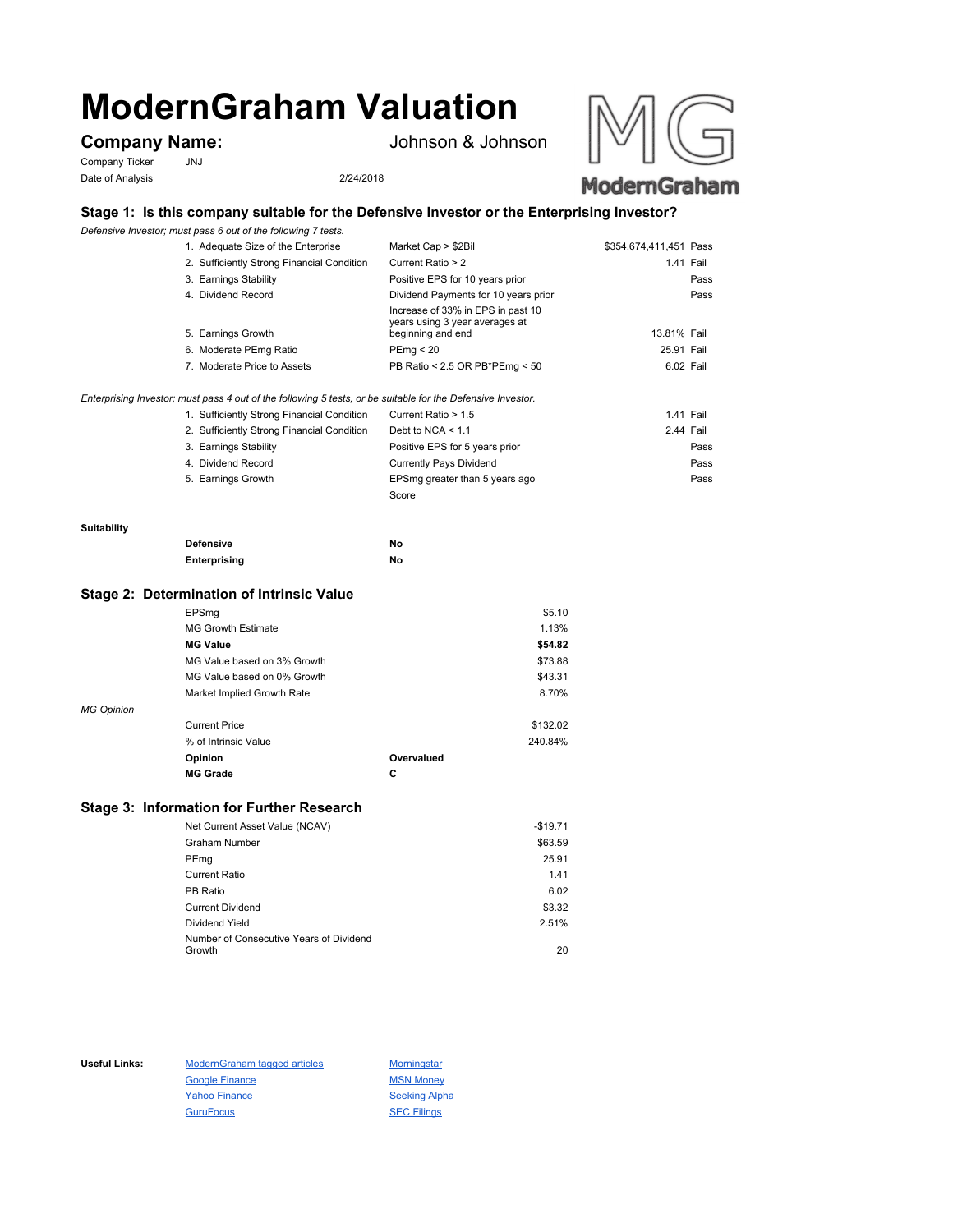| <b>EPS History</b> |        | <b>EPSmg History</b>                 |                   |
|--------------------|--------|--------------------------------------|-------------------|
| Next Fiscal Year   |        |                                      |                   |
| Estimate           |        | \$8.02 Next Fiscal Year Estimate     | \$5.10            |
| Dec2017            | \$0.47 | Dec2017                              | \$3.91            |
| Dec2016            | \$5.93 | Dec2016                              | \$5.48            |
| Dec2015            | \$5.48 | Dec2015                              | \$5.06            |
| Dec2014            | \$5.70 | Dec2014                              | \$4.74            |
| Dec2013            | \$4.81 | Dec2013                              | \$4.26            |
| Dec2012            | \$3.86 | Dec2012                              | \$4.06            |
| Dec2011            | \$3.49 | Dec2011                              | \$4.17            |
| Dec2010            | \$4.78 | Dec2010                              | \$4.41            |
| Dec2009            | \$4.40 | Dec2009                              | \$4.13            |
| Dec2008            | \$4.57 | Dec2008                              | \$3.87            |
| Dec2007            | \$3.63 | Dec2007                              | \$3.39            |
| Dec2006            | \$3.73 | Dec2006                              | \$3.13            |
| Dec2005            | \$3.35 | Dec2005                              | \$2.72            |
| Dec2004            | \$2.74 | Dec2004                              | \$2.31            |
| Dec2003            | \$2.29 | Dec2003                              | \$2.01            |
| Dec2002            | \$2.16 | Dec2002                              | \$1.79            |
| Dec2001            |        | \$1.84 Balance Sheet Information     | 12/1/2017         |
| Dec2000            |        | \$1.61 Total Current Assets          | \$43,088,000,000  |
| Dec1999            |        | \$1.39 Total Current Liabilities     | \$30,537,000,000  |
| Dec1998            |        | \$1.06 Long-Term Debt                | \$30,675,000,000  |
|                    |        | <b>Total Assets</b>                  | \$157,303,000,000 |
|                    |        | Intangible Assets                    | \$85,134,000,000  |
|                    |        | <b>Total Liabilities</b>             | \$97,143,000,000  |
|                    |        | Charge Qutetanding (Diluted Average) | 2.742.000.000     |